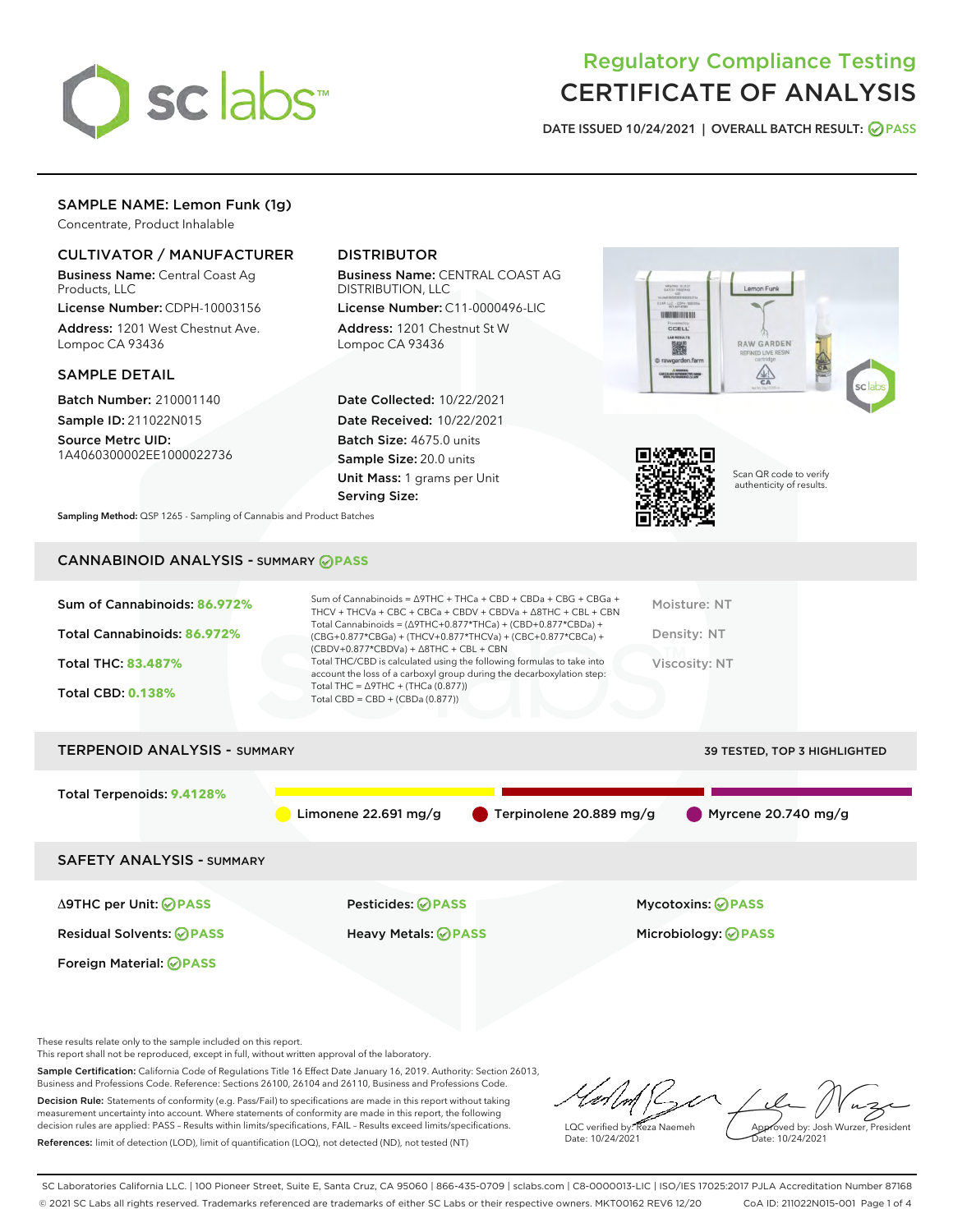



LEMON FUNK (1G) | DATE ISSUED 10/24/2021 | OVERALL BATCH RESULT: O PASS

## CANNABINOID TEST RESULTS - 10/23/2021 2 PASS

Tested by high-performance liquid chromatography with diode-array detection (HPLC-DAD). **Method:** QSP 1157 - Analysis of Cannabinoids by HPLC-DAD

#### TOTAL CANNABINOIDS: **86.972%**

Total Cannabinoids (Total THC) + (Total CBD) + (Total CBG) + (Total THCV) + (Total CBC) + (Total CBDV) + ∆8THC + CBL + CBN

TOTAL THC: **83.487%** Total THC (∆9THC+0.877\*THCa)

TOTAL CBD: **0.138%**

Total CBD (CBD+0.877\*CBDa)

TOTAL CBG: 1.967% Total CBG (CBG+0.877\*CBGa)

TOTAL THCV: 0.36% Total THCV (THCV+0.877\*THCVa)

TOTAL CBC: ND Total CBC (CBC+0.877\*CBCa)

TOTAL CBDV: ND Total CBDV (CBDV+0.877\*CBDVa)

| <b>COMPOUND</b>  | LOD/LOQ<br>(mg/g)          | <b>MEASUREMENT</b><br><b>UNCERTAINTY</b><br>mg/g | <b>RESULT</b><br>(mg/g) | <b>RESULT</b><br>(%) |
|------------------|----------------------------|--------------------------------------------------|-------------------------|----------------------|
| <b>A9THC</b>     | 0.06/0.26                  | ±28.720                                          | 834.87                  | 83.487               |
| <b>CBG</b>       | 0.06 / 0.19                | ±0.775                                           | 19.67                   | 1.967                |
| <b>CBN</b>       | 0.1 / 0.3                  | ±0.49                                            | 7.5                     | 0.75                 |
| <b>THCV</b>      | 0.1/0.2                    | ±0.18                                            | 3.6                     | 0.36                 |
| $\triangle$ 8THC | 0.1 / 0.4                  | ±0.22                                            | 2.7                     | 0.27                 |
| <b>CBD</b>       | 0.07/0.29                  | ±0.064                                           | 1.38                    | 0.138                |
| <b>THCa</b>      | 0.05/0.14                  | N/A                                              | <b>ND</b>               | <b>ND</b>            |
| <b>THCVa</b>     | 0.07/0.20                  | N/A                                              | <b>ND</b>               | <b>ND</b>            |
| <b>CBDa</b>      | 0.02/0.19                  | N/A                                              | <b>ND</b>               | <b>ND</b>            |
| <b>CBDV</b>      | 0.04 / 0.15                | N/A                                              | <b>ND</b>               | <b>ND</b>            |
| <b>CBDVa</b>     | 0.03/0.53                  | N/A                                              | <b>ND</b>               | <b>ND</b>            |
| <b>CBGa</b>      | 0.1 / 0.2                  | N/A                                              | <b>ND</b>               | <b>ND</b>            |
| <b>CBL</b>       | 0.06/0.24                  | N/A                                              | <b>ND</b>               | <b>ND</b>            |
| <b>CBC</b>       | 0.2 / 0.5                  | N/A                                              | <b>ND</b>               | <b>ND</b>            |
| <b>CBCa</b>      | 0.07/0.28                  | N/A                                              | <b>ND</b>               | <b>ND</b>            |
|                  | <b>SUM OF CANNABINOIDS</b> |                                                  | 869.72 mg/g             | 86.972%              |

#### **UNIT MASS: 1 grams per Unit**

| ∆9THC per Unit                        | 1120 per-package limit     | 834.87 mg/unit<br><b>PASS</b> |
|---------------------------------------|----------------------------|-------------------------------|
| <b>Total THC per Unit</b>             |                            | 834.87 mg/unit                |
| <b>CBD per Unit</b>                   |                            | $1.38$ mg/unit                |
| <b>Total CBD per Unit</b>             |                            | $1.38$ mg/unit                |
| Sum of Cannabinoids<br>per Unit       |                            | 869.72 mg/unit                |
| <b>Total Cannabinoids</b><br>per Unit |                            | 869.72 mg/unit                |
| <b>MOISTURE TEST RESULT</b>           | <b>DENSITY TEST RESULT</b> | <b>VISCOSITY TEST RESULT</b>  |

Not Tested

Not Tested

Not Tested

Terpene analysis utilizing gas chromatography-flame ionization detection (GC-FID). **Method:** QSP 1192 - Analysis of Terpenoids by GC-FID

| <b>COMPOUND</b>         | LOD/LOQ<br>(mg/g) | <b>MEASUREMENT</b><br><b>UNCERTAINTY</b><br>mg/g | <b>RESULT</b><br>(mg/g)                         | <b>RESULT</b><br>$(\%)$ |
|-------------------------|-------------------|--------------------------------------------------|-------------------------------------------------|-------------------------|
| Limonene                | 0.005 / 0.016     | ±0.3245                                          | 22.691                                          | 2.2691                  |
| Terpinolene             | 0.008 / 0.026     | ±0.4282                                          | 20.889                                          | 2.0889                  |
| <b>Myrcene</b>          | 0.008 / 0.025     | ±0.2675                                          | 20.740                                          | 2.0740                  |
| Ocimene                 | 0.011 / 0.038     | ±0.3371                                          | 10.502                                          | 1.0502                  |
| $\beta$ Caryophyllene   | 0.004 / 0.012     | ±0.2043                                          | 5.738                                           | 0.5738                  |
| $\beta$ Pinene          | 0.004 / 0.014     | ±0.0368                                          | 3.199                                           | 0.3199                  |
| Linalool                | 0.009 / 0.032     | ±0.0884                                          | 2.326                                           | 0.2326                  |
| $\alpha$ Pinene         | 0.005 / 0.017     | ±0.0175                                          | 2.040                                           | 0.2040                  |
| $\alpha$ Humulene       | 0.009/0.029       | ±0.0462                                          | 1.438                                           | 0.1438                  |
| Fenchol                 | 0.010 / 0.034     | ±0.0305                                          | 0.788                                           | 0.0788                  |
| $\alpha$ Phellandrene   | 0.006 / 0.020     | ±0.0098                                          | 0.717                                           | 0.0717                  |
| $\alpha$ Terpinene      | 0.005 / 0.017     | ±0.0087                                          | 0.581                                           | 0.0581                  |
| 3 Carene                | 0.005 / 0.018     | ±0.0076                                          | 0.532                                           | 0.0532                  |
| trans-ß-Farnesene       | 0.008 / 0.025     | ±0.0173                                          | 0.488                                           | 0.0488                  |
| $\gamma$ Terpinene      | 0.006 / 0.018     | ±0.0069                                          | 0.400                                           | 0.0400                  |
| <b>Terpineol</b>        | 0.016 / 0.055     | ±0.0231                                          | 0.376                                           | 0.0376                  |
| Camphene                | 0.005 / 0.015     | ±0.0039                                          | 0.340                                           | 0.0340                  |
| <b>Borneol</b>          | 0.005 / 0.016     | ±0.0052                                          | 0.124                                           | 0.0124                  |
| Eucalyptol              | 0.006 / 0.018     | ±0.0010                                          | 0.040                                           | 0.0040                  |
| p-Cymene                | 0.005 / 0.016     | ±0.0010                                          | 0.037                                           | 0.0037                  |
| Nerolidol               | 0.009 / 0.028     | ±0.0023                                          | 0.037                                           | 0.0037                  |
| Sabinene                | 0.004 / 0.014     | ±0.0004                                          | 0.035                                           | 0.0035                  |
| Sabinene Hydrate        | 0.006 / 0.022     | ±0.0009                                          | 0.024                                           | 0.0024                  |
| Geraniol                | 0.002 / 0.007     | ±0.0008                                          | 0.019                                           | 0.0019                  |
| Citronellol             | 0.003 / 0.010     | ±0.0007                                          | 0.014                                           | 0.0014                  |
| Nerol                   | 0.003 / 0.011     | ±0.0006                                          | 0.013                                           | 0.0013                  |
| Fenchone                | 0.009 / 0.028     | N/A                                              | <loq< th=""><th><loq< th=""></loq<></th></loq<> | <loq< th=""></loq<>     |
| Valencene               | 0.009 / 0.030     | N/A                                              | <loq< th=""><th><loq< th=""></loq<></th></loq<> | <loq< th=""></loq<>     |
| Caryophyllene<br>Oxide  | 0.010 / 0.033     | N/A                                              | <loq< th=""><th><loq< th=""></loq<></th></loq<> | <loq< th=""></loq<>     |
| $\alpha$ Bisabolol      | 0.008 / 0.026     | N/A                                              | <loq< th=""><th><loq< th=""></loq<></th></loq<> | <loq< th=""></loq<>     |
| (-)-Isopulegol          | 0.005 / 0.016     | N/A                                              | ND                                              | ND                      |
| Camphor                 | 0.006 / 0.019     | N/A                                              | ND                                              | ND                      |
| Isoborneol              | 0.004 / 0.012     | N/A                                              | <b>ND</b>                                       | <b>ND</b>               |
| Menthol                 | 0.008 / 0.025     | N/A                                              | <b>ND</b>                                       | <b>ND</b>               |
| $R-(+)$ -Pulegone       | 0.003 / 0.011     | N/A                                              | ND                                              | ND                      |
| <b>Geranyl Acetate</b>  | 0.004 / 0.014     | N/A                                              | <b>ND</b>                                       | ND                      |
| $\alpha$ Cedrene        | 0.005 / 0.016     | N/A                                              | <b>ND</b>                                       | <b>ND</b>               |
| Guaiol                  | 0.009 / 0.030     | N/A                                              | ND                                              | ND                      |
| Cedrol                  | 0.008 / 0.027     | N/A                                              | <b>ND</b>                                       | ND                      |
| <b>TOTAL TERPENOIDS</b> |                   |                                                  | 94.128 mg/g                                     | 9.4128%                 |

SC Laboratories California LLC. | 100 Pioneer Street, Suite E, Santa Cruz, CA 95060 | 866-435-0709 | sclabs.com | C8-0000013-LIC | ISO/IES 17025:2017 PJLA Accreditation Number 87168 © 2021 SC Labs all rights reserved. Trademarks referenced are trademarks of either SC Labs or their respective owners. MKT00162 REV6 12/20 CoA ID: 211022N015-001 Page 2 of 4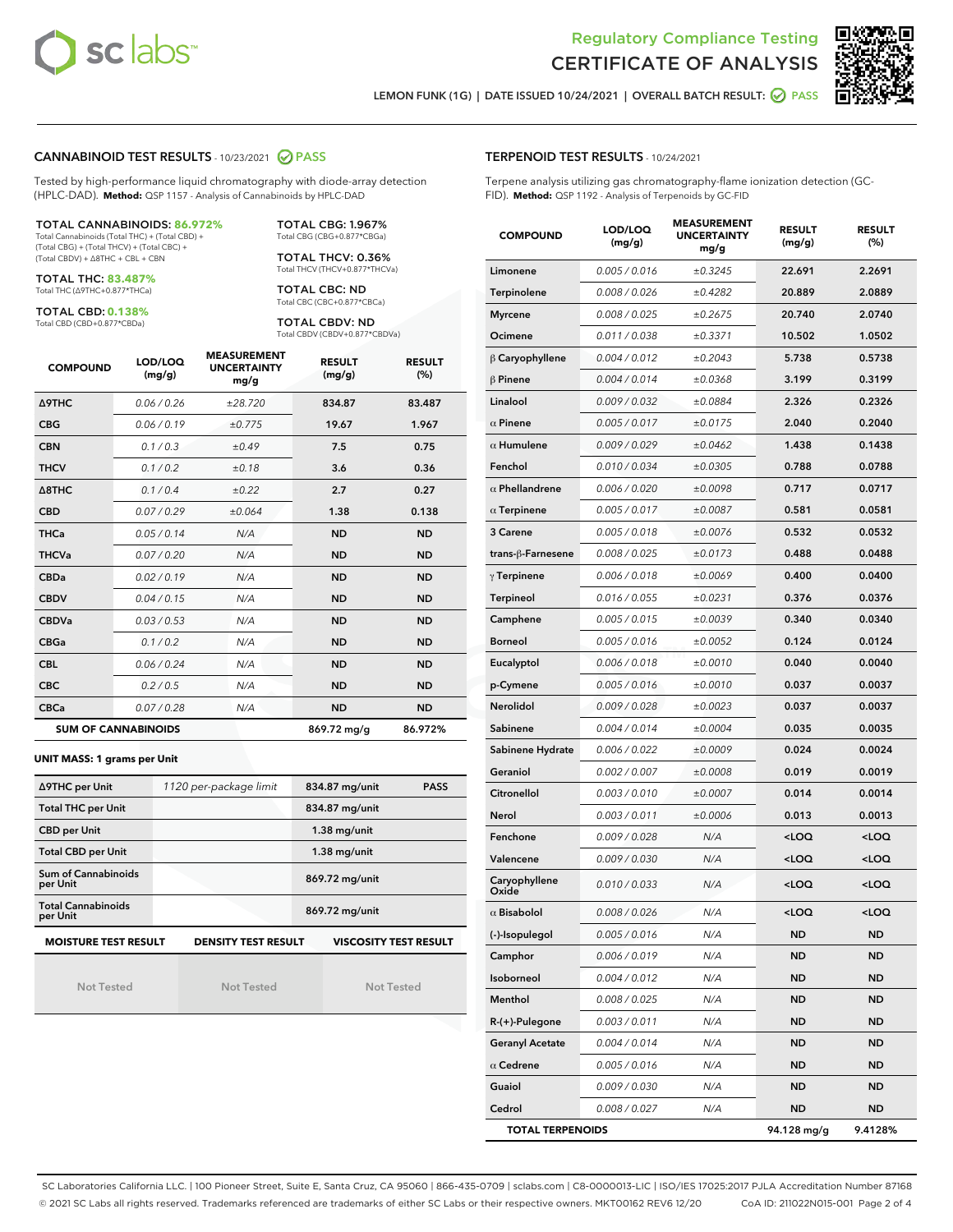



LEMON FUNK (1G) | DATE ISSUED 10/24/2021 | OVERALL BATCH RESULT: 2 PASS

## CATEGORY 1 PESTICIDE TEST RESULTS - 10/24/2021 2 PASS

Pesticide and plant growth regulator analysis utilizing high-performance liquid chromatography-mass spectrometry (HPLC-MS) or gas chromatography-mass spectrometry (GC-MS). \*GC-MS utilized where indicated. **Method:** QSP 1212 - Analysis of Pesticides and Mycotoxins by LC-MS or QSP 1213 - Analysis of Pesticides by GC-MS

| <b>COMPOUND</b>             | LOD/LOQ<br>$(\mu g/g)$ | <b>ACTION</b><br><b>LIMIT</b><br>$(\mu g/g)$ | <b>MEASUREMENT</b><br><b>UNCERTAINTY</b><br>$\mu$ g/g | <b>RESULT</b><br>$(\mu g/g)$ | <b>RESULT</b> |
|-----------------------------|------------------------|----------------------------------------------|-------------------------------------------------------|------------------------------|---------------|
| Aldicarb                    | 0.03/0.08              | $>$ LOD                                      | N/A                                                   | <b>ND</b>                    | <b>PASS</b>   |
| Carbofuran                  | 0.02 / 0.05            | $\ge$ LOD                                    | N/A                                                   | <b>ND</b>                    | <b>PASS</b>   |
| Chlordane*                  | 0.03/0.08              | $>$ LOD                                      | N/A                                                   | <b>ND</b>                    | <b>PASS</b>   |
| Chlorfenapyr*               | 0.03/0.10              | $\ge$ LOD                                    | N/A                                                   | <b>ND</b>                    | <b>PASS</b>   |
| Chlorpyrifos                | 0.02 / 0.06            | $\ge$ LOD                                    | N/A                                                   | <b>ND</b>                    | <b>PASS</b>   |
| Coumaphos                   | 0.02 / 0.07            | $\ge$ LOD                                    | N/A                                                   | <b>ND</b>                    | <b>PASS</b>   |
| Daminozide                  | 0.02 / 0.07            | $\ge$ LOD                                    | N/A                                                   | <b>ND</b>                    | <b>PASS</b>   |
| <b>DDVP</b><br>(Dichlorvos) | 0.03/0.09              | $\ge$ LOD                                    | N/A                                                   | <b>ND</b>                    | <b>PASS</b>   |
| <b>Dimethoate</b>           | 0.03/0.08              | $\ge$ LOD                                    | N/A                                                   | <b>ND</b>                    | <b>PASS</b>   |
| Ethoprop(hos)               | 0.03/0.10              | $\ge$ LOD                                    | N/A                                                   | <b>ND</b>                    | <b>PASS</b>   |
| Etofenprox                  | 0.02 / 0.06            | $\ge$ LOD                                    | N/A                                                   | <b>ND</b>                    | <b>PASS</b>   |
| Fenoxycarb                  | 0.03/0.08              | $\ge$ LOD                                    | N/A                                                   | <b>ND</b>                    | <b>PASS</b>   |
| Fipronil                    | 0.03/0.08              | $>$ LOD                                      | N/A                                                   | <b>ND</b>                    | <b>PASS</b>   |
| Imazalil                    | 0.02 / 0.06            | $>$ LOD                                      | N/A                                                   | <b>ND</b>                    | <b>PASS</b>   |
| Methiocarb                  | 0.02 / 0.07            | $\ge$ LOD                                    | N/A                                                   | <b>ND</b>                    | <b>PASS</b>   |
| Methyl<br>parathion         | 0.03/0.10              | $\ge$ LOD                                    | N/A                                                   | <b>ND</b>                    | <b>PASS</b>   |
| <b>Mevinphos</b>            | 0.03/0.09              | $\ge$ LOD                                    | N/A                                                   | <b>ND</b>                    | <b>PASS</b>   |
| Paclobutrazol               | 0.02 / 0.05            | $>$ LOD                                      | N/A                                                   | <b>ND</b>                    | <b>PASS</b>   |
| Propoxur                    | 0.03/0.09              | $\ge$ LOD                                    | N/A                                                   | <b>ND</b>                    | <b>PASS</b>   |
| Spiroxamine                 | 0.03 / 0.08            | $\ge$ LOD                                    | N/A                                                   | <b>ND</b>                    | <b>PASS</b>   |
| Thiacloprid                 | 0.03/0.10              | $\ge$ LOD                                    | N/A                                                   | <b>ND</b>                    | <b>PASS</b>   |

### CATEGORY 2 PESTICIDE TEST RESULTS - 10/24/2021 @ PASS

| <b>COMPOUND</b>          | LOD/LOO<br>$(\mu g/g)$ | <b>ACTION</b><br>LIMIT<br>$(\mu g/g)$ | <b>MEASUREMENT</b><br><b>UNCERTAINTY</b><br>µg/g | <b>RESULT</b><br>$(\mu g/g)$ | <b>RESULT</b> |
|--------------------------|------------------------|---------------------------------------|--------------------------------------------------|------------------------------|---------------|
| Abamectin                | 0.03/0.10              | 0.1                                   | N/A                                              | <b>ND</b>                    | <b>PASS</b>   |
| Acephate                 | 0.02/0.07              | 0.1                                   | N/A                                              | <b>ND</b>                    | <b>PASS</b>   |
| Acequinocyl              | 0.02/0.07              | 0.1                                   | N/A                                              | <b>ND</b>                    | <b>PASS</b>   |
| Acetamiprid              | 0.02/0.05              | 0.1                                   | N/A                                              | <b>ND</b>                    | <b>PASS</b>   |
| Azoxystrobin             | 0.02/0.07              | 0.1                                   | N/A                                              | <b>ND</b>                    | <b>PASS</b>   |
| <b>Bifenazate</b>        | 0.01 / 0.04            | 0.1                                   | N/A                                              | <b>ND</b>                    | <b>PASS</b>   |
| <b>Bifenthrin</b>        | 0.02 / 0.05            | 3                                     | N/A                                              | <b>ND</b>                    | <b>PASS</b>   |
| <b>Boscalid</b>          | 0.03/0.09              | 0.1                                   | N/A                                              | <b>ND</b>                    | <b>PASS</b>   |
| Captan                   | 0.19/0.57              | 0.7                                   | N/A                                              | <b>ND</b>                    | <b>PASS</b>   |
| Carbaryl                 | 0.02/0.06              | 0.5                                   | N/A                                              | <b>ND</b>                    | <b>PASS</b>   |
| Chlorantranilip-<br>role | 0.04/0.12              | 10                                    | N/A                                              | <b>ND</b>                    | <b>PASS</b>   |
| Clofentezine             | 0.03/0.09              | 0.1                                   | N/A                                              | <b>ND</b>                    | <b>PASS</b>   |

| <b>CATEGORY 2 PESTICIDE TEST RESULTS</b> - 10/24/2021 continued |  |
|-----------------------------------------------------------------|--|
|                                                                 |  |

| <b>COMPOUND</b>               | LOD/LOQ<br>(µg/g) | <b>ACTION</b><br><b>LIMIT</b><br>(µg/g) | <b>MEASUREMENT</b><br><b>UNCERTAINTY</b><br>µg/g | <b>RESULT</b><br>(µg/g) | <b>RESULT</b> |
|-------------------------------|-------------------|-----------------------------------------|--------------------------------------------------|-------------------------|---------------|
| Cyfluthrin                    | 0.12 / 0.38       | $\overline{c}$                          | N/A                                              | ND                      | <b>PASS</b>   |
| Cypermethrin                  | 0.11/0.32         | 1                                       | N/A                                              | ND                      | <b>PASS</b>   |
| <b>Diazinon</b>               | 0.02 / 0.05       | 0.1                                     | N/A                                              | ND                      | <b>PASS</b>   |
| Dimethomorph                  | 0.03 / 0.09       | 2                                       | N/A                                              | <b>ND</b>               | <b>PASS</b>   |
| Etoxazole                     | 0.02 / 0.06       | 0.1                                     | N/A                                              | ND                      | <b>PASS</b>   |
| Fenhexamid                    | 0.03 / 0.09       | 0.1                                     | N/A                                              | <b>ND</b>               | <b>PASS</b>   |
| Fenpyroximate                 | 0.02 / 0.06       | 0.1                                     | N/A                                              | ND                      | <b>PASS</b>   |
| Flonicamid                    | 0.03 / 0.10       | 0.1                                     | N/A                                              | ND                      | <b>PASS</b>   |
| Fludioxonil                   | 0.03 / 0.10       | 0.1                                     | N/A                                              | ND                      | <b>PASS</b>   |
| Hexythiazox                   | 0.02 / 0.07       | 0.1                                     | N/A                                              | ND                      | <b>PASS</b>   |
| Imidacloprid                  | 0.04 / 0.11       | 5                                       | N/A                                              | ND                      | <b>PASS</b>   |
| Kresoxim-methyl               | 0.02 / 0.07       | 0.1                                     | N/A                                              | ND                      | <b>PASS</b>   |
| Malathion                     | 0.03 / 0.09       | 0.5                                     | N/A                                              | <b>ND</b>               | <b>PASS</b>   |
| Metalaxyl                     | 0.02 / 0.07       | $\overline{c}$                          | N/A                                              | ND                      | <b>PASS</b>   |
| Methomyl                      | 0.03 / 0.10       | 1                                       | N/A                                              | <b>ND</b>               | <b>PASS</b>   |
| Myclobutanil                  | 0.03 / 0.09       | 0.1                                     | N/A                                              | <b>ND</b>               | <b>PASS</b>   |
| Naled                         | 0.02 / 0.07       | 0.1                                     | N/A                                              | <b>ND</b>               | <b>PASS</b>   |
| Oxamyl                        | 0.04 / 0.11       | 0.5                                     | N/A                                              | <b>ND</b>               | <b>PASS</b>   |
| Pentachloronitro-<br>benzene* | 0.03/0.09         | 0.1                                     | N/A                                              | ND                      | <b>PASS</b>   |
| Permethrin                    | 0.04 / 0.12       | 0.5                                     | N/A                                              | <b>ND</b>               | <b>PASS</b>   |
| Phosmet                       | 0.03 / 0.10       | 0.1                                     | N/A                                              | ND                      | <b>PASS</b>   |
| Piperonylbu-<br>toxide        | 0.02 / 0.07       | 3                                       | N/A                                              | <b>ND</b>               | <b>PASS</b>   |
| Prallethrin                   | 0.03 / 0.08       | 0.1                                     | N/A                                              | ND                      | <b>PASS</b>   |
| Propiconazole                 | 0.02 / 0.07       | 0.1                                     | N/A                                              | ND                      | <b>PASS</b>   |
| Pyrethrins                    | 0.04 / 0.12       | 0.5                                     | N/A                                              | ND                      | <b>PASS</b>   |
| Pyridaben                     | 0.02 / 0.07       | 0.1                                     | N/A                                              | ND                      | <b>PASS</b>   |
| Spinetoram                    | 0.02 / 0.07       | 0.1                                     | N/A                                              | <b>ND</b>               | <b>PASS</b>   |
| Spinosad                      | 0.02 / 0.07       | 0.1                                     | N/A                                              | <b>ND</b>               | <b>PASS</b>   |
| Spiromesifen                  | 0.02 / 0.05       | 0.1                                     | N/A                                              | ND                      | <b>PASS</b>   |
| Spirotetramat                 | 0.02 / 0.06       | 0.1                                     | N/A                                              | ND                      | <b>PASS</b>   |
| Tebuconazole                  | 0.02 / 0.07       | 0.1                                     | N/A                                              | ND                      | <b>PASS</b>   |
| Thiamethoxam                  | 0.03 / 0.10       | 5                                       | N/A                                              | ND                      | <b>PASS</b>   |
| Trifloxystrobin               | 0.03 / 0.08       | 0.1                                     | N/A                                              | ND                      | <b>PASS</b>   |

SC Laboratories California LLC. | 100 Pioneer Street, Suite E, Santa Cruz, CA 95060 | 866-435-0709 | sclabs.com | C8-0000013-LIC | ISO/IES 17025:2017 PJLA Accreditation Number 87168 © 2021 SC Labs all rights reserved. Trademarks referenced are trademarks of either SC Labs or their respective owners. MKT00162 REV6 12/20 CoA ID: 211022N015-001 Page 3 of 4